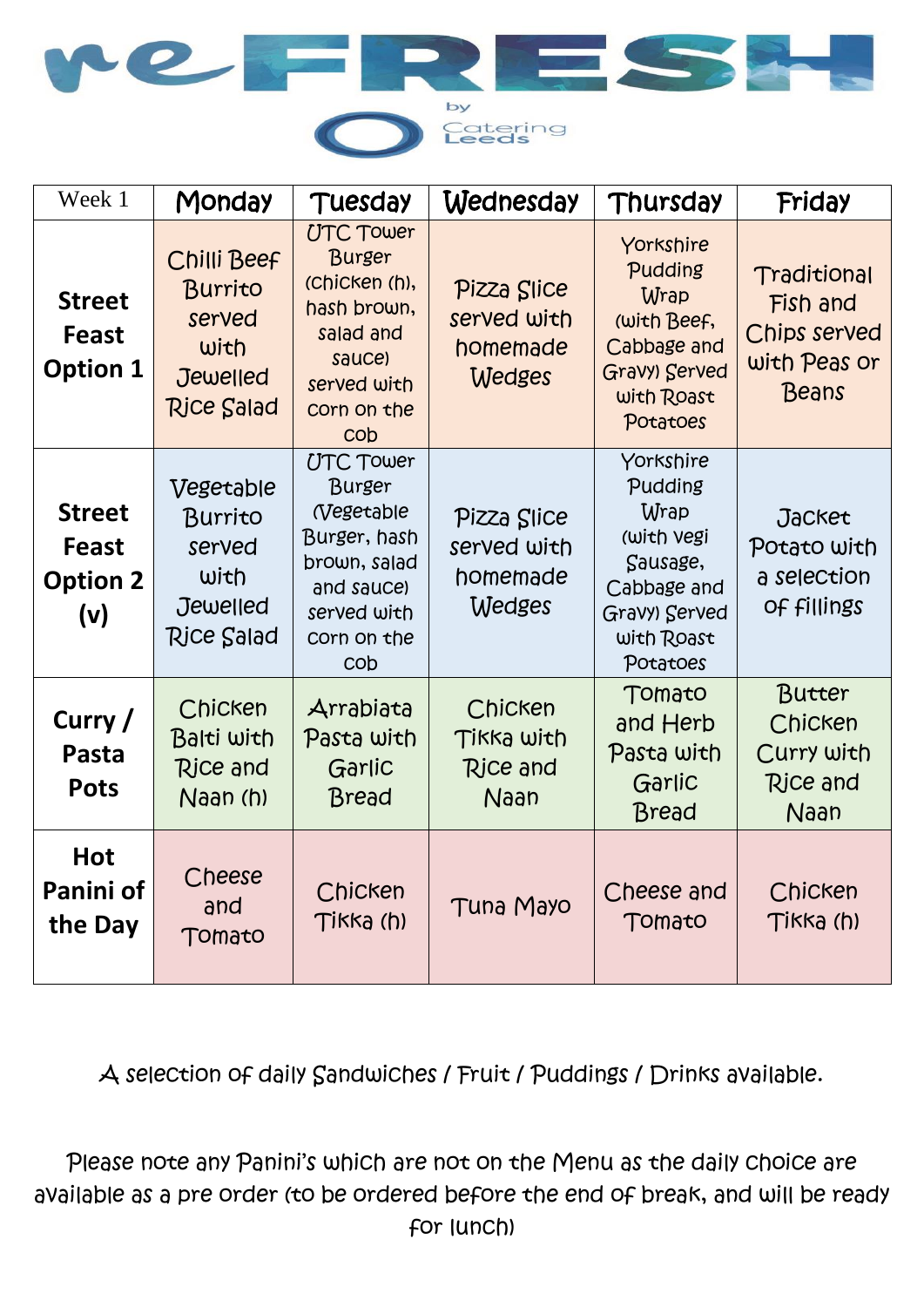

| Week 2                                           | Monday                                                                                                  | Tuesday                                                                                          | Wednesday                                               | Thursday                                                                                                       | Friday                                                                                        |
|--------------------------------------------------|---------------------------------------------------------------------------------------------------------|--------------------------------------------------------------------------------------------------|---------------------------------------------------------|----------------------------------------------------------------------------------------------------------------|-----------------------------------------------------------------------------------------------|
| <b>Street</b><br>Feast<br><b>Option 1</b>        | Crispy<br>Chicken (h)<br>Wrap<br>served<br>with<br>Homemade<br><b>Herby</b><br><b>Diced</b><br>Potatoes | Spaghetti<br><b>Beef</b><br><b>Bolognaise</b><br>served<br>with a<br>tomato<br>and herb<br>bread | Pizza Slice<br>served with<br>homemade<br><b>Wedges</b> | Yorkshire<br>Pudding<br>Wrap<br>(with<br>Chicken,<br>Cabbage<br>and Gravy)<br>Served<br>with Roast<br>Potatoes | <b>Breaded</b><br>Salmon and<br>Chips served<br>with<br>Sweetcorn<br>or Beans                 |
| <b>Street</b><br>Feast<br><b>Option 2</b><br>(v) | Mac and<br>Cheese<br>Served<br>with Garlic<br>Bread (V)                                                 | Spaghetti<br>Bolognaise<br>served<br>with a<br>tomato<br>and herb<br>bread (V)                   | Pizza Slice<br>served with<br>homemade<br>Wedges (V)    | Yorkshire<br>Pudding<br>Wrap<br>(with vegi<br>Sausage,<br>Cabbage<br>and Gravy)<br>(V)                         | Loaded<br>Fries<br>(topped with<br>cheese,<br>peppers,<br>jalapenos<br>and sour<br>Cream) (V) |
| Curry /<br>Pasta<br><b>Pots</b>                  | Chicken<br>Korma<br>with Rice<br>and Naan                                                               | Arrabiata<br>Pasta with<br>Garlic<br>Bread (V)                                                   | Chicken<br>Tikka with<br>Rice and<br>Naan (h)           | Tomato<br>and Herb<br>Pasta with<br>Garlic<br>Bread (V)                                                        | Vegetable<br><b>Balti Curry</b><br>with Rice<br>and $N$ aan $N$ )                             |
| <b>Hot</b><br>Panini of<br>the Day               | Cheese<br>and<br>Tomato (V)                                                                             | Chicken<br>Tikka (h)                                                                             | <b>Tuna Mayo</b>                                        | Cheese and<br>Tomato (V)                                                                                       | Chicken<br>Tikka (h)                                                                          |

A selection of daily Sandwiches / Fruit / Puddings / Drinks available.

Please note any Panini's which are not on the Menu as the daily choice are available as a pre order (to be ordered before the end of break, and will be ready for lunch)